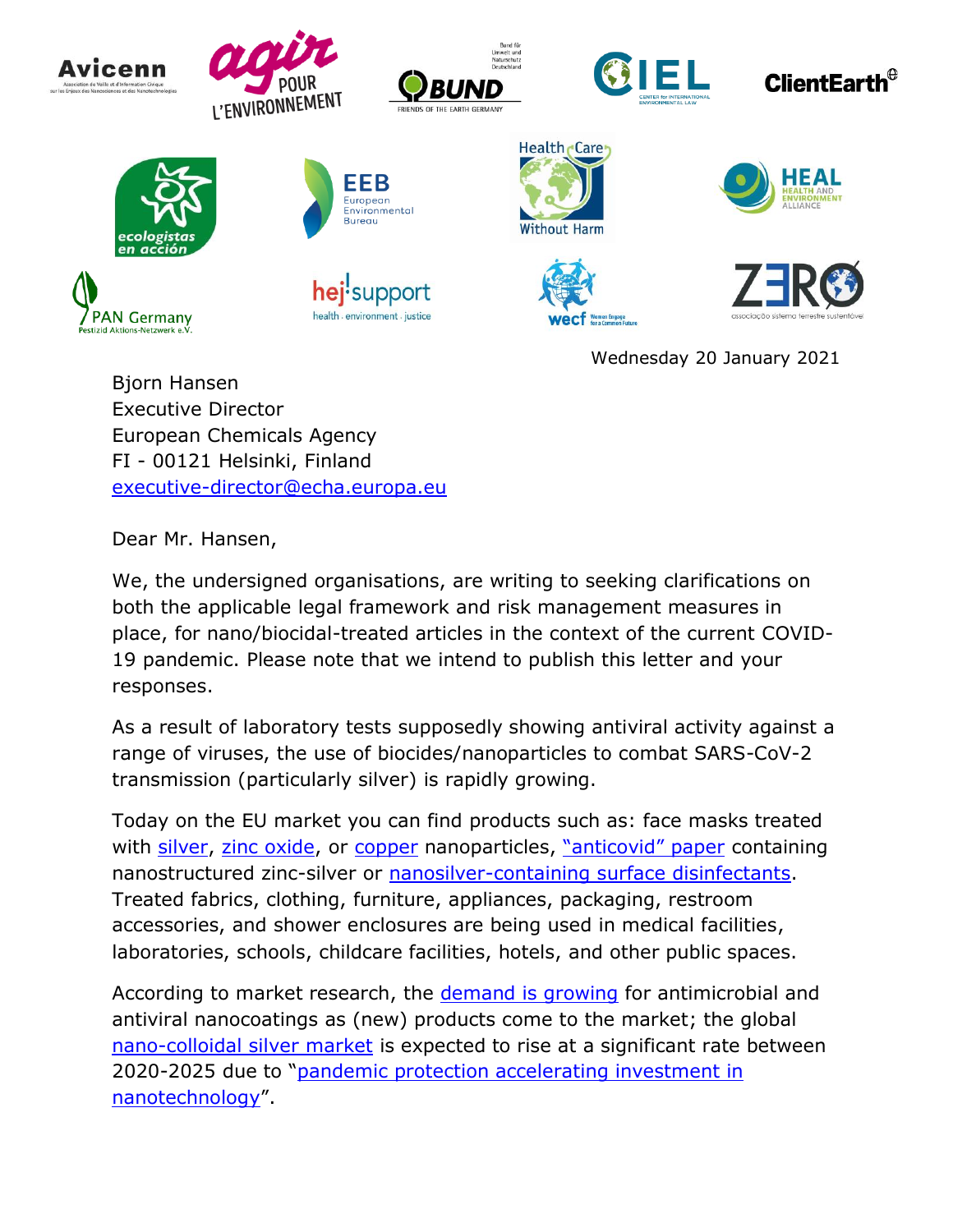In that respect, it should be noted that there is currently no sufficient evidence that the presence of antimicrobial agents in products such as face masks or other clothing protective apparel adds value to routine cleaning and/or disinfection.

As evaluated by ANSES recently, these additional routes of exposures (such as wearing facemasks treated with silver) may give rise to **toxicological** [effects](https://www.anses.fr/en/content/washable-cloth-masks-sold-brand-dim-assessment-risks-relating-fabric-treatment-using-silver) in the medium term and human health impacts cannot be ruled out. Further evidence also shows that [indiscriminate use of biocides](https://ec.europa.eu/health/scientific_committees/opinions_layman/en/biocides-antibiotic-resistance/biocides-antibiotic-resistance-greenfacts-level2.pdf) in numerous products may contribute to the increasing release to environment and development of antimicrobial resistance (AMR).

This situation raises serious concerns and requires regulatory oversight to keep pace with "innovations" and ensure safety and effectiveness. In light of the above, we are seeking clarifications on the following issues:

- 1) While articles treated with a biocide placed on the EU market do not [need authorisation,](https://echa.europa.eu/documents/10162/26065889/treated_articles_inbrief_en.pdf/1b182f63-0f46-fa04-eaf4-7937c9da2fbc) individual active biocidal substances must be approved (or reviewed) under the BPR before being used in the EU.
	- What mechanisms ensure that only approved active substances are used in articles available on the EU market?
	- What measures are/will be taken regarding nano-treated masks sold on the EU market for example?
- 2) How is the efficacy of biocidal treatment(s) in such products assessed? What measures are in place to ensure that biocide treatments are fit for purpose?
- 3) When trying to decide if a face mask with antimicrobial or antiviral treatment is a biocidal product or a treated article, we find different opinions:
	- The European Commission provides a [decision tree](https://circabc.europa.eu/sd/a/d7363efd-d8fb-43e6-8036-5bcc5e87bf22/CA-Sept13-Doc%205.1.e%20%28Rev1%29%20-%20treated%20articles%20guidance.doc) (p.14) on the distinction between primary and secondary function. Assuming the primary function of a mask is mechanical filtering of air, this would suggest that masks are a treated article, however, this is not clear.
	- The [Swedish Chemicals Agency](https://www.kemi.se/en/pesticides-and-biocides/biocidal-products/biocidal-treated-articles) states that "*when such treatment is to protect the user against infestation* [infection]*, there are strong reasons to assume that the biocidal function is the main function of the*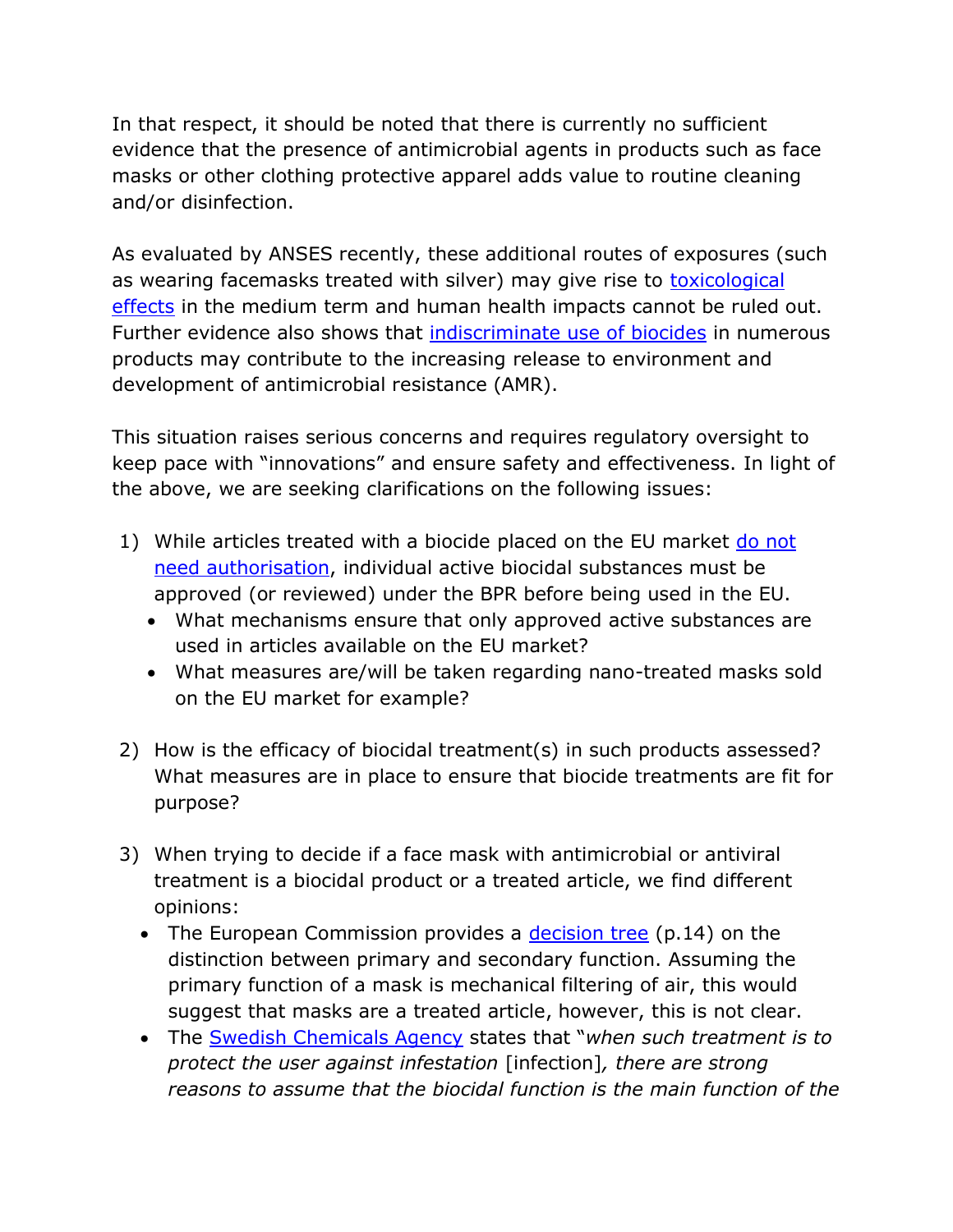*product. If so, the article will be considered as a biocidal product*". This implies that the mask is a biocidal product, as the function of the treatment and the mechanical function is protection of the user.

- ECHA's [explanation](https://echa.europa.eu/documents/10162/26065889/treated_articles_inbrief_en.pdf/1b182f63-0f46-fa04-eaf4-7937c9da2fbc) suggests that a treated mask is a treated article. Could you clarify if the biocidal function of the treatment of articles claimed as "protecting against viruses and bacteria" should be regarded as a primary or a secondary function, and for what reason?
- 4) Under the BPR, when a treated article placed on the market refers to the biocidal properties of the active substances contained therein, the label should include a statement that the treated article incorporates biocidal products, the names of the active substances, and if present, the names of each biocidal (nano-)substance followed by the word 'nano' in brackets. The recently published [BEF-1 Report on treated](https://echa.europa.eu/documents/10162/13555/bef_1_report_en.pdf/8e0e4520-3c41-92d2-0e9f-199109ee8f5f)  [articles](https://echa.europa.eu/documents/10162/13555/bef_1_report_en.pdf/8e0e4520-3c41-92d2-0e9f-199109ee8f5f), however, reveals that in 2019 the quality of information provided on these labels was inadequate in 36% of cases, and that basic information, such as the name of the biocidal active substance used for treatment of the product, was often missing.
	- As this report only covered treated articles in 2019, and considering the significant rise of biocide/nanomaterial treated articles in 2020, is ECHA considering an extra compliance check in the near future?
	- Is a list of all "antimicrobials" used in newly marketed products treated with biocides available (which chemicals and in which (nano?-)forms)?
- 5) The anti-pathogen properties of certain nanoparticles may also make them toxic to human cells and organ systems. Potential exposure largely depends on whether nanoparticles can migrate into the human body and/or the environment. Risks may be higher if products are older or worn down by abrasion, weathering, or disposal. The most relevant and concerning exposure routes are inhalation, dermal, and ocular. Can you clarify what are the obligations of manufacturers to study and report on biocides/nanoparticles migration (or confirm a lack thereof) throughout the product lifespan?
- 6) Products treated with biocides can accelerate the development of resistance in bacteria. The BPR requires that each biocidal product